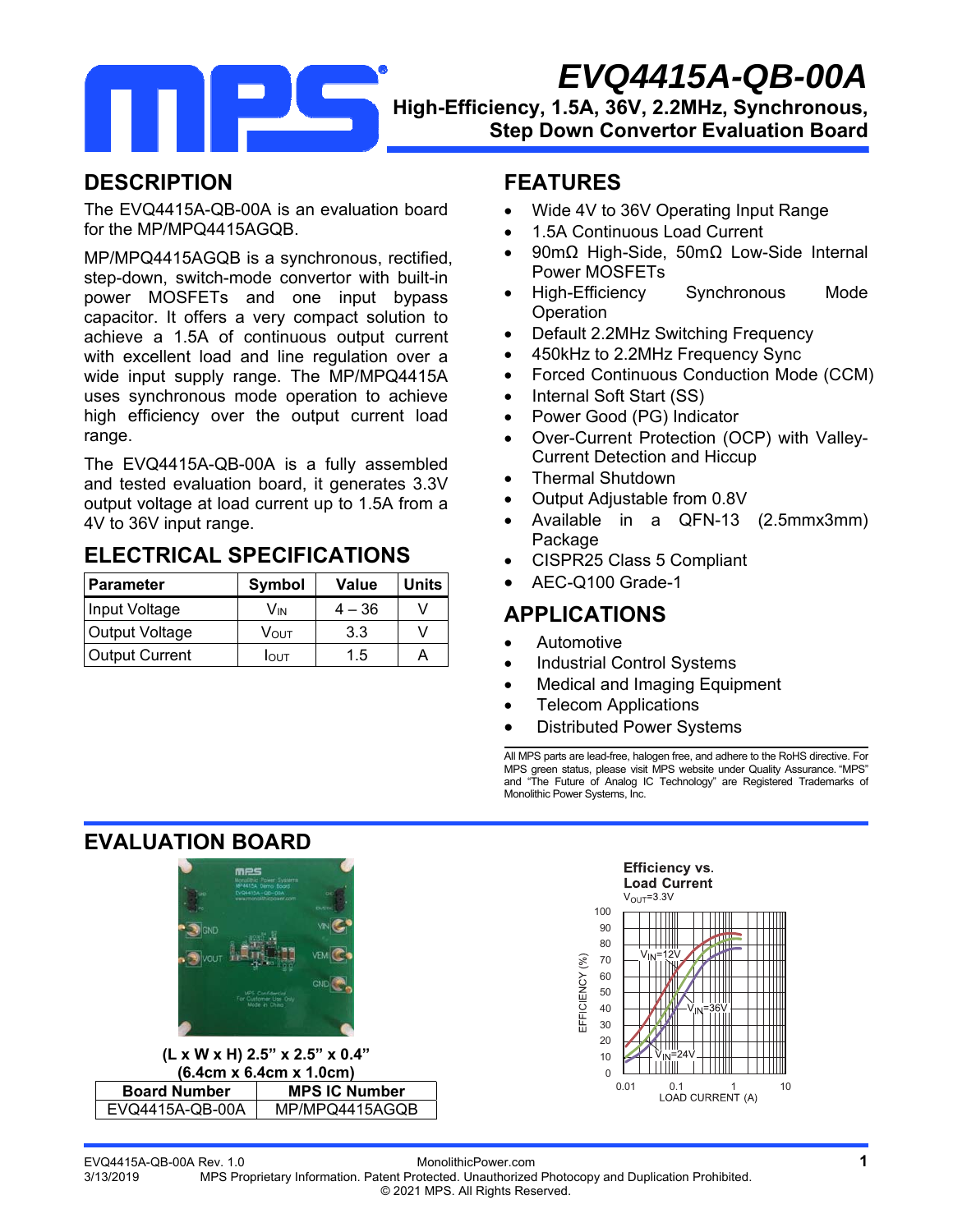# **EVALUATION BOARD SCHEMATIC**



Package reference



Reference for FB divider selection

| Vo(V) | $R6(k\Omega)$ | $R5(k\Omega)$ |
|-------|---------------|---------------|
|       | 41.2(1%)      | 7.68(1%)      |
| 2.5   | 41.2(1%)      | 19.6(1%)      |
| 1.8   | 41.2(1%)      | 33.5(1%)      |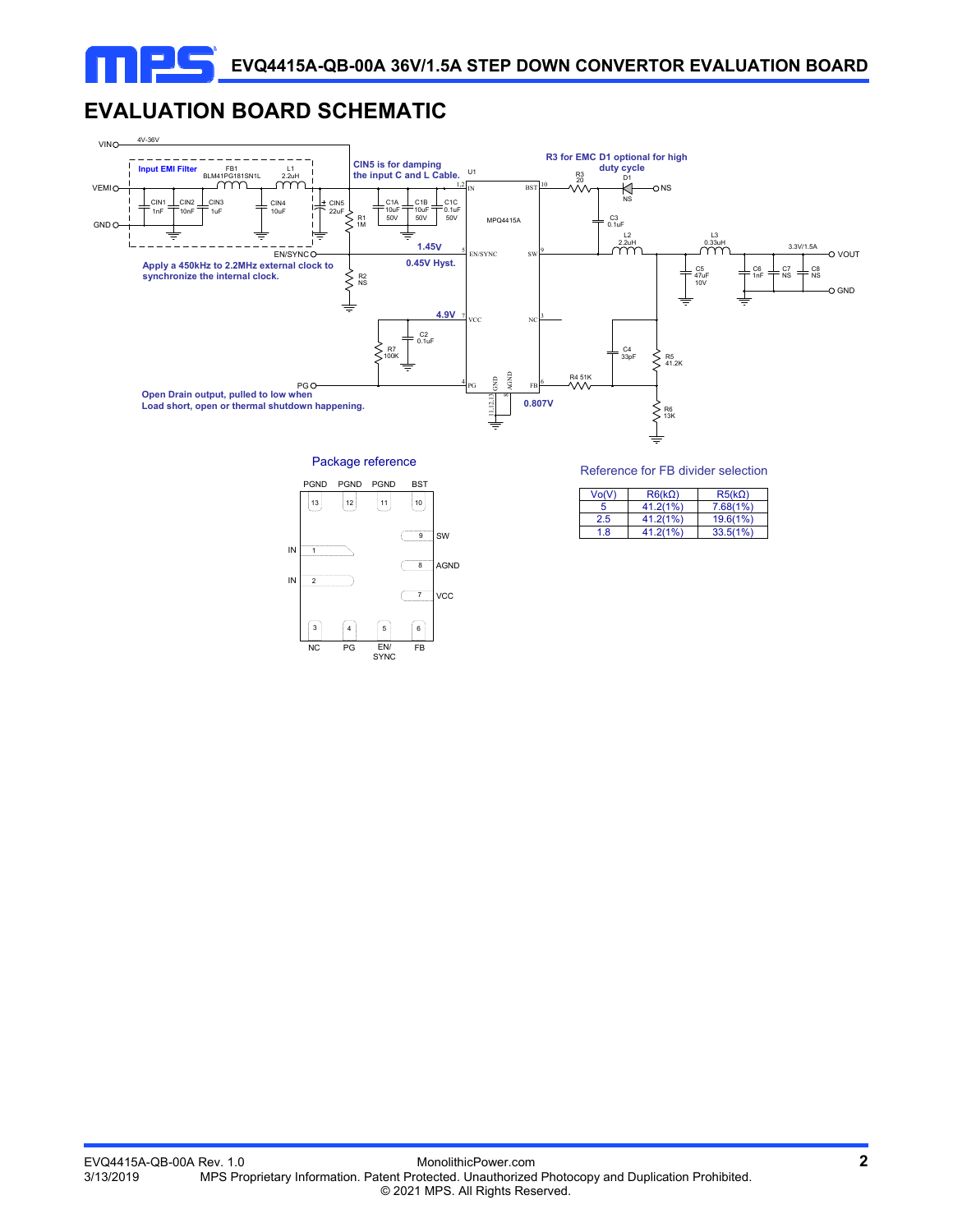# **EVQ4415A-QB-00A BILL OF MATERIALS**

| Qty              | Ref                                                  | Value       | <b>Description</b>            | Package    | <b>Manufacturer</b> | <b>Part Number</b>       |
|------------------|------------------------------------------------------|-------------|-------------------------------|------------|---------------------|--------------------------|
| 1                | CIN1                                                 | 1nF         | Ceramic Cap., 50V, X7R        | 0603       | muRata              | GRM188R71H102KA01D       |
| $\mathbf 1$      | CIN <sub>2</sub>                                     | 10nF        | Ceramic Cap., 50V, X7R        | 0603       | muRata              | GRM188R71H103JA01D       |
| $\mathbf{1}$     | CIN <sub>3</sub>                                     | 1uF         | Ceramic Cap., 50V, X7R        | 1206       | muRata              | GRM31MR71H105KA88L       |
| $\mathbf 1$      | CIN4                                                 | 10uF        | Ceramic Cap., 50V, X7R        | 1210       | muRata              | GRM32ER71H106KA12L       |
| $\mathbf 1$      | CIN <sub>5</sub>                                     | 22uF        | Aluminium Cap; 63V            | <b>SMD</b> | JiangHai            | VTD-63V22                |
| $\overline{c}$   | C <sub>1</sub> A,<br>C1B                             | $10\mu F$   | Ceramic Cap., 50V, X5R        | 1206       | muRata              | GRM31CR61H106KA12L       |
| $\mathbf 1$      | C <sub>1</sub> C                                     | $0.1\mu F$  | Ceramic Cap., 50V, X7R        | 0603       | muRata              | GRM188R71H104KA93D       |
| $\overline{2}$   | C2,<br>C <sub>3</sub>                                | $0.1\mu F$  | Ceramic Cap., 16V, X7R        | 0603       | muRata              | GRM188R71C104KA01D       |
| $\mathbf 1$      | C <sub>4</sub>                                       | 33pF        | Ceramic Cap., 50V, C0G        | 0603       | muRata              | GRM1885C1H330JA01D       |
| $\mathbf{1}$     | C <sub>5</sub>                                       | $47\mu F$   | Ceramic Cap., 10V, X5R        | 1210       | muRata              | GRM32ER61A476KE20L       |
| $\mathbf 1$      | C <sub>6</sub>                                       | 1nF         | Ceramic Cap., 16V, X7R        | 0603       | muRata              | GRM188R71C102KA01D       |
| $\overline{2}$   | C7,<br>C <sub>8</sub>                                | <b>NS</b>   |                               |            |                     |                          |
| $\mathbf 1$      | D <sub>1</sub>                                       | <b>NS</b>   |                               |            |                     |                          |
| $\mathbf{1}$     | FB1                                                  |             | Magnetic Bead                 | 1806       | muRata              | BLM41PG181SN1L           |
| $\boldsymbol{2}$ | L1,<br>L2                                            | $2.2\mu H$  | Inductor, 70mOhm DCR,<br>3.5A | <b>SMD</b> | Cyntec              | VCTA25201B-2R2MS6-<br>89 |
| 1                | L <sub>3</sub>                                       | $0.33\mu H$ | Inductor, 19mOhm DCR,<br>5.9A | <b>SMD</b> | Cyntec              | VCTA20161B-R33MS6-<br>89 |
| 1                | R <sub>1</sub>                                       | 1M          | Film Res., 5%                 | 0603       | Yageo               | RC0603JR-071ML           |
| $\mathbf 1$      | R <sub>3</sub>                                       | 20          | Film Res., 1%                 | 0603       | Yageo               | RC0603FR-0720RL          |
| $\mathbf 1$      | R <sub>4</sub>                                       | 51k         | Film Res., 1%                 | 0603       | Yageo               | RC0603FR-0751KL          |
| $\mathbf 1$      | R <sub>5</sub>                                       | 13k         | Film Res., 1%                 | 0603       | Yageo               | RC0603FR-0713KL          |
| $\mathbf 1$      | R <sub>6</sub>                                       | 41.2k       | Film Res., 1%                 | 0603       | Yageo               | RC0603FR-0741K2L         |
| 1                | R7                                                   | 100k        | Film Res., 1%                 | 0603       | Yageo               | RC0603FR-07100KL         |
| 1                | R2                                                   | <b>NS</b>   |                               |            |                     |                          |
| $\mathbf{1}$     | U1                                                   |             | Step-Down Regulator           | QFN13(2X3) | <b>MPS</b>          | MPQ4415AGQB              |
| 5                | VIN,<br>VEMI,<br>GND,<br>GND,<br>VOU<br>т            |             | 2.0 Golden Pin                |            | HZ                  |                          |
| 4                | PG,<br>GND,<br>EN/<br><b>SYN</b><br>C,<br><b>GND</b> |             | 2.54mm Test Pin               |            | HZ                  |                          |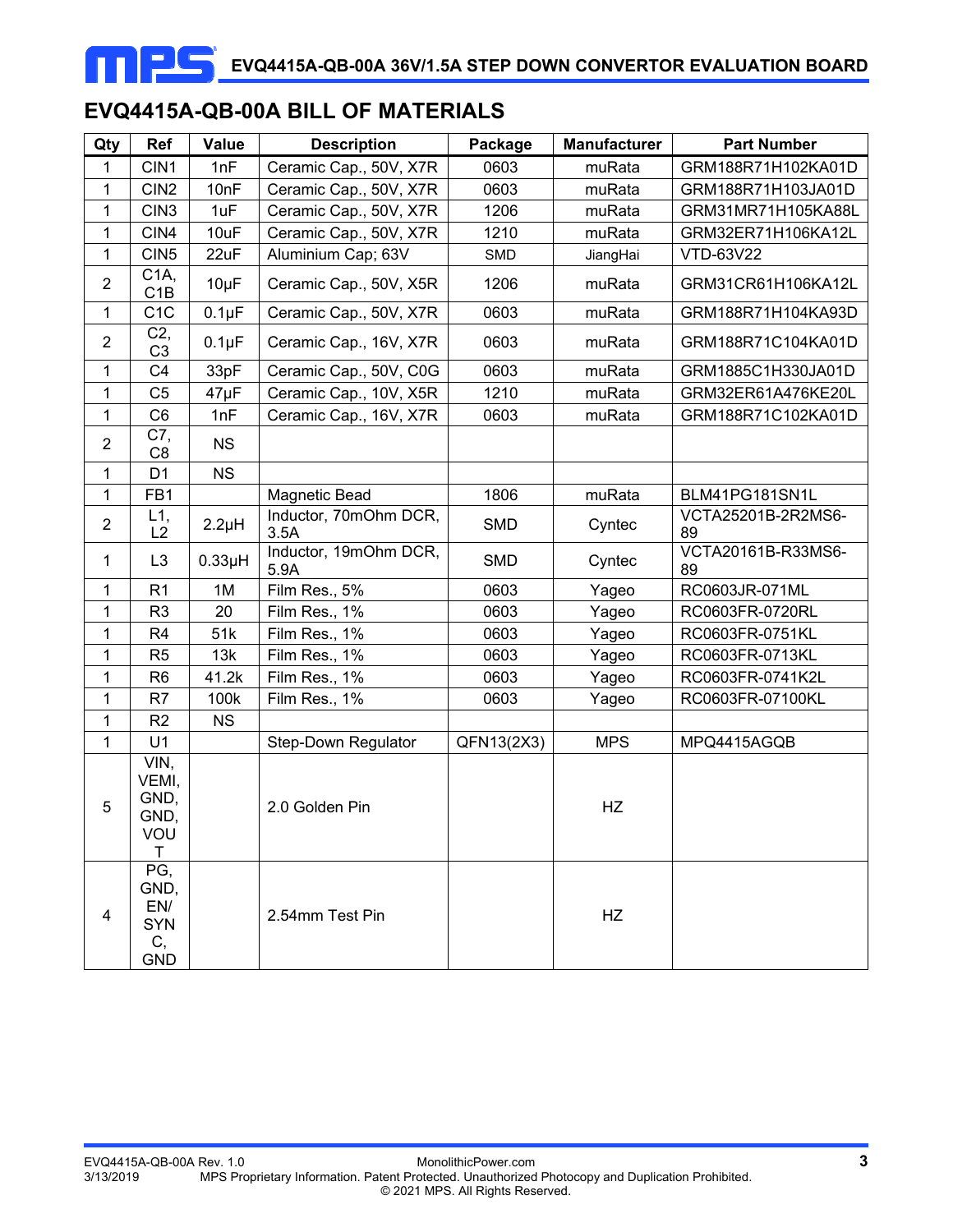# **TYPICAL CHARACTERISTICS**

ПЕ











**Switching Frequency vs.** 









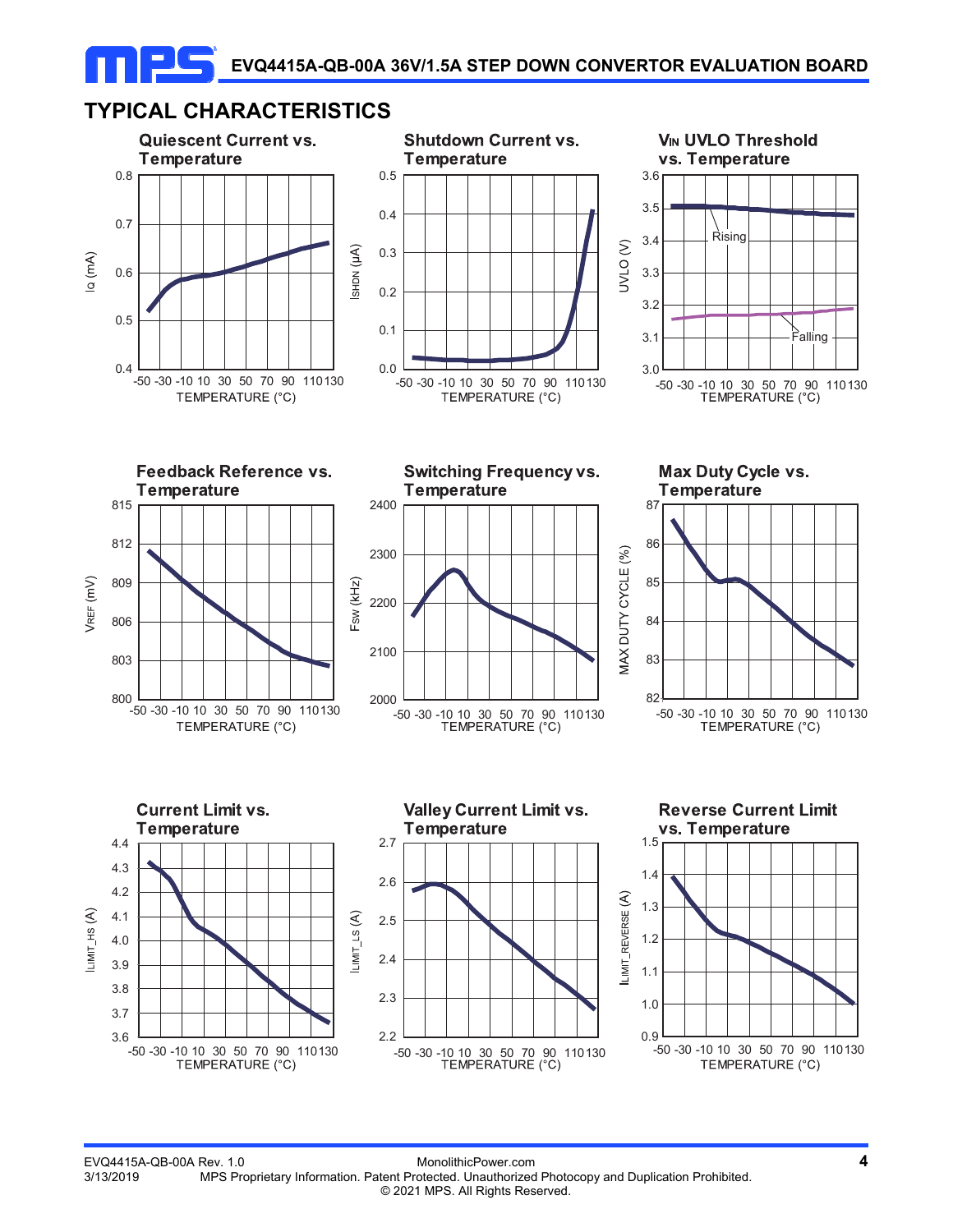

#### EVQ4415A-QB-00A Rev. 1.0 MonolithicPower.com **5** 3/13/2019 MPS Proprietary Information. Patent Protected. Unauthorized Photocopy and Duplication Prohibited. © 2021 MPS. All Rights Reserved.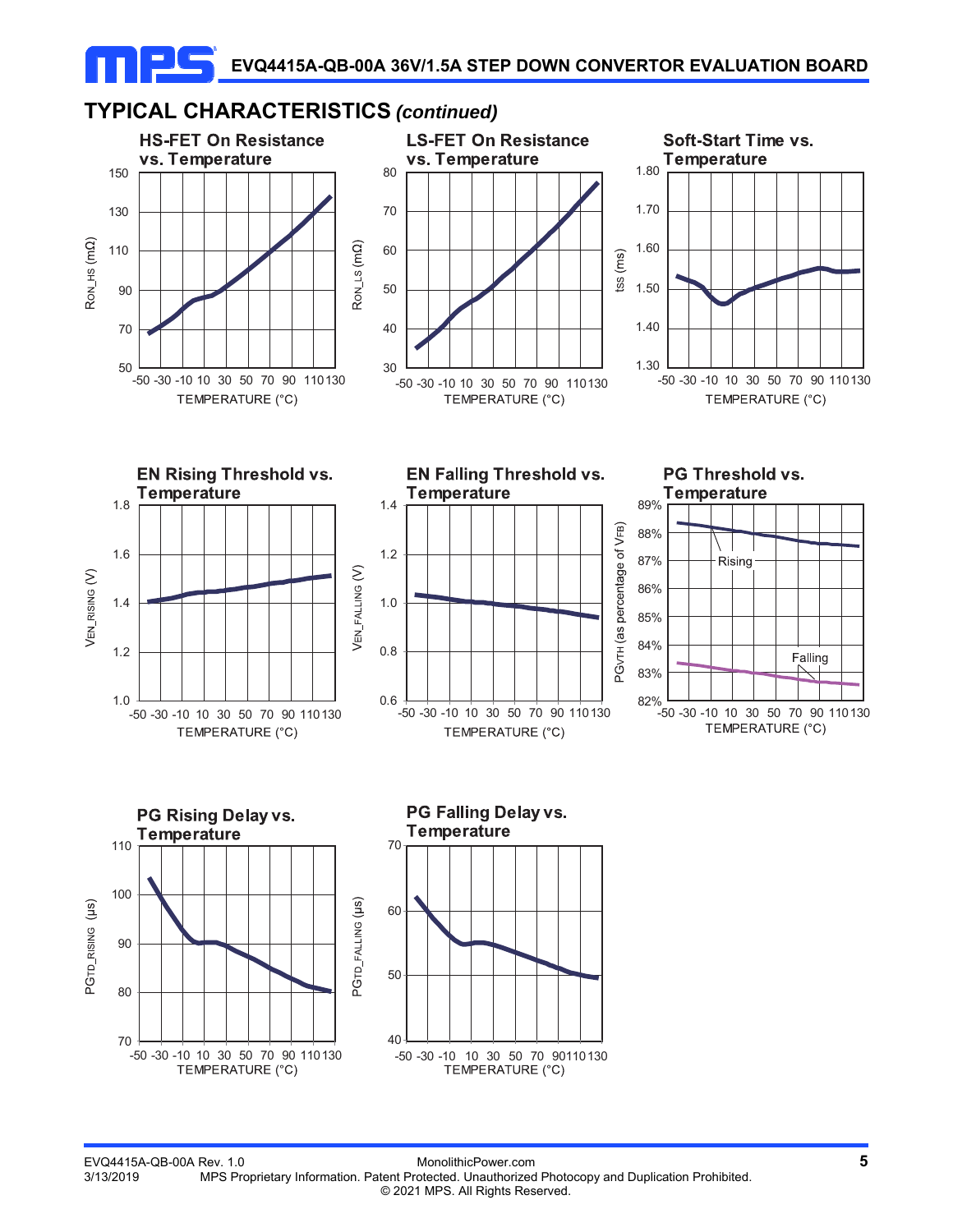# **EVB TEST RESULTS**

**Performance waveforms are tested on the evaluation board.**   $V_{\text{IN}}$  = 12V,  $V_{\text{OUT}}$  =3.3V, L=2.2µH,  $F_{\text{SW}}$ =2.2MHz,  $T_{\text{A}}$  = +25°C, unless otherwise noted.



EVQ4415A-QB-00A Rev. 1.0 MonolithicPower.com **6** 3/13/2019 MPS Proprietary Information. Patent Protected. Unauthorized Photocopy and Duplication Prohibited. © 2021 MPS. All Rights Reserved.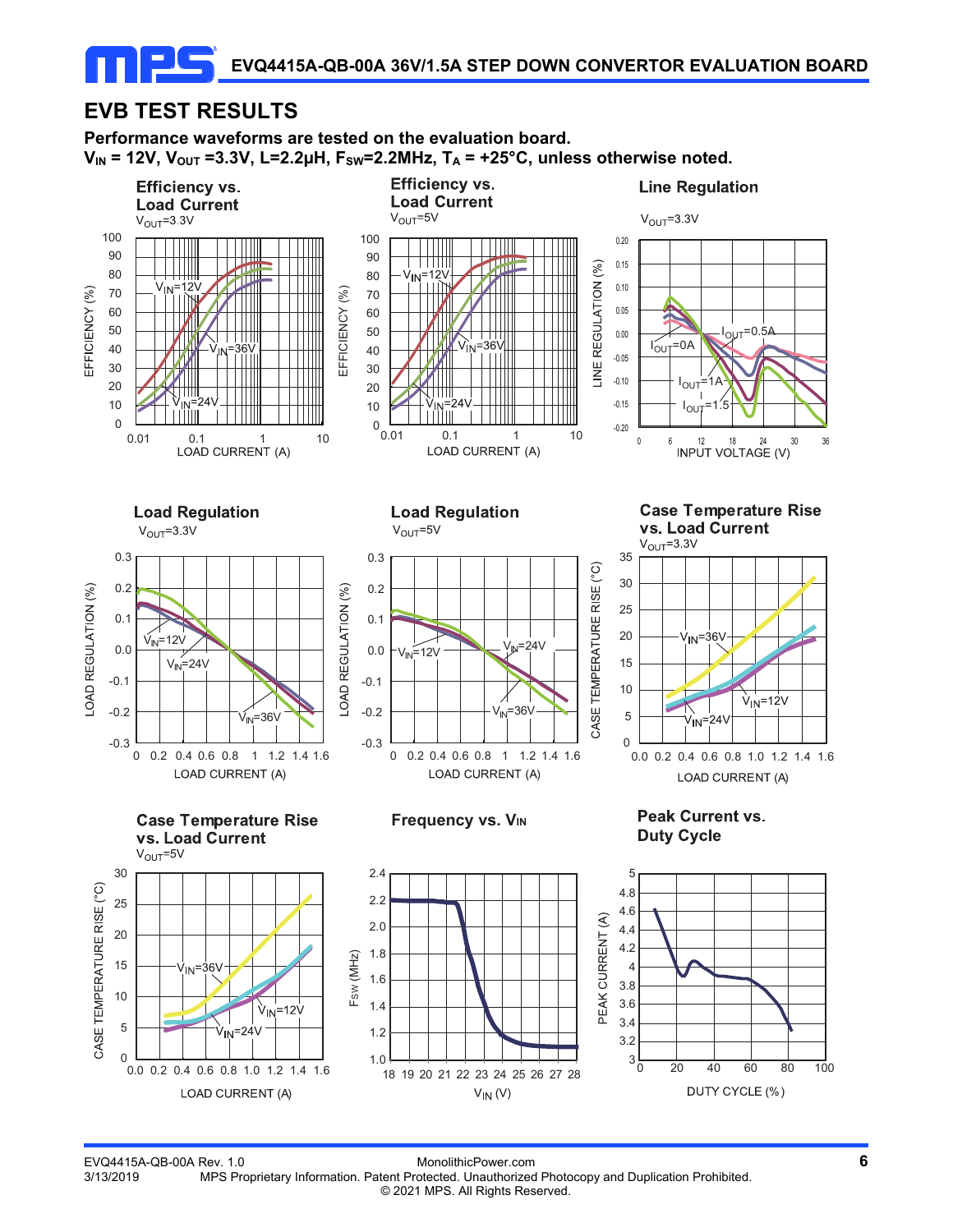## **EVB TEST RESULTS** *(continued)*

**Performance waveforms are tested on the evaluation board.**   $V_{\text{IN}}$  = 12V,  $V_{\text{OUT}}$  =3.3V, L=2.2µH,  $F_{\text{SW}}$ =2.2MHz,  $T_{\text{A}}$  = +25°C, unless otherwise noted.







**Shutdown through Input Voltage**  $I_{OUT} = 1.5A$ 



**Start-Up through Enable**  $I_{OUT} = 0A$ 



### **Start-Up through Enable**  $I_{\text{OUT}} = 1.5A$



### **Shutdown through Enable**  $I_{OUT} = 0A$

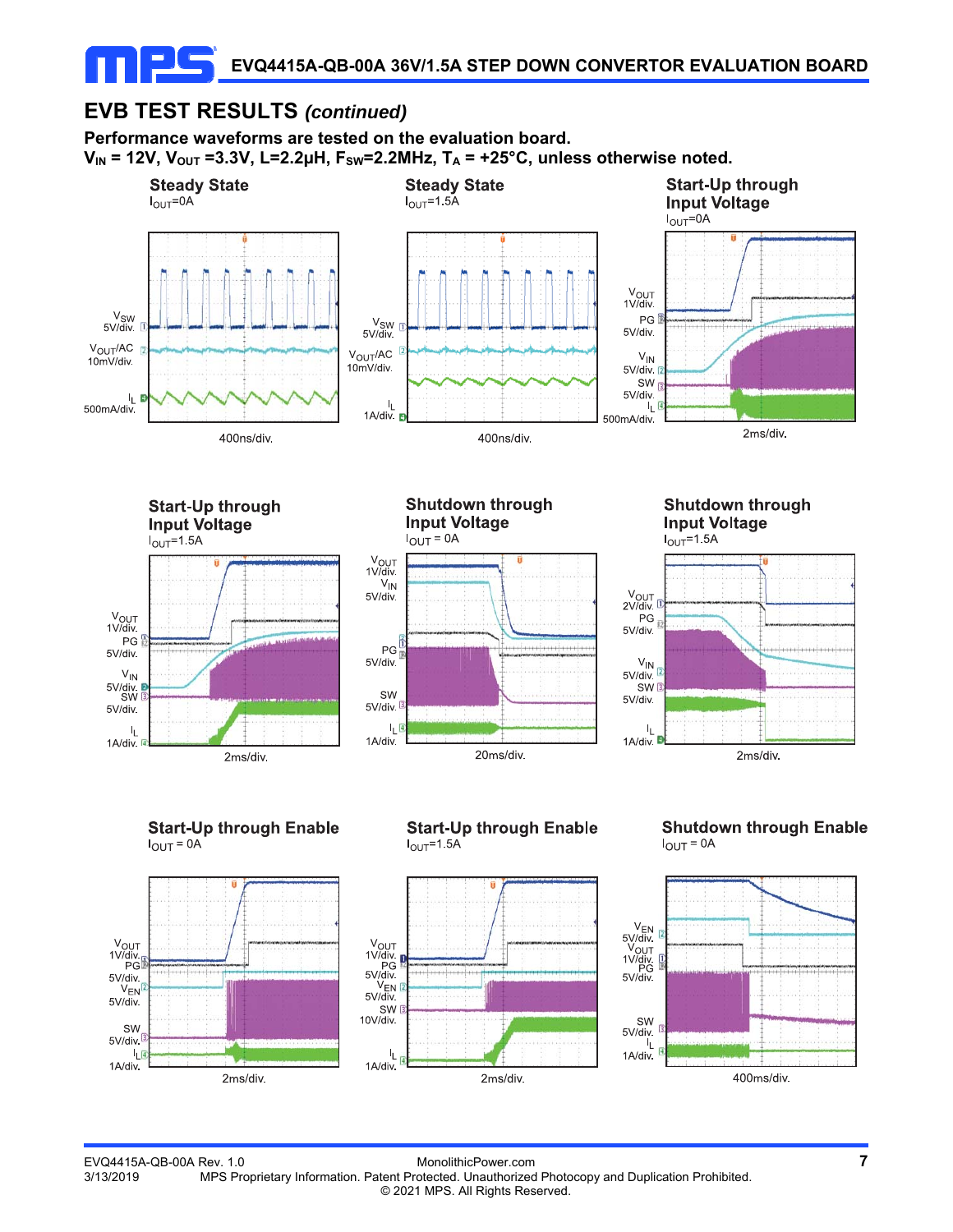# **EVB TEST RESULTS** *(continued)*

**Performance waveforms are tested on the evaluation board.**   $V_{IN}$  = 12V,  $V_{OUT}$  =3.3V, L=2.2µH,  $F_{SW}$ =2.2MHz,  $T_A$  = +25°C, unless otherwise noted.

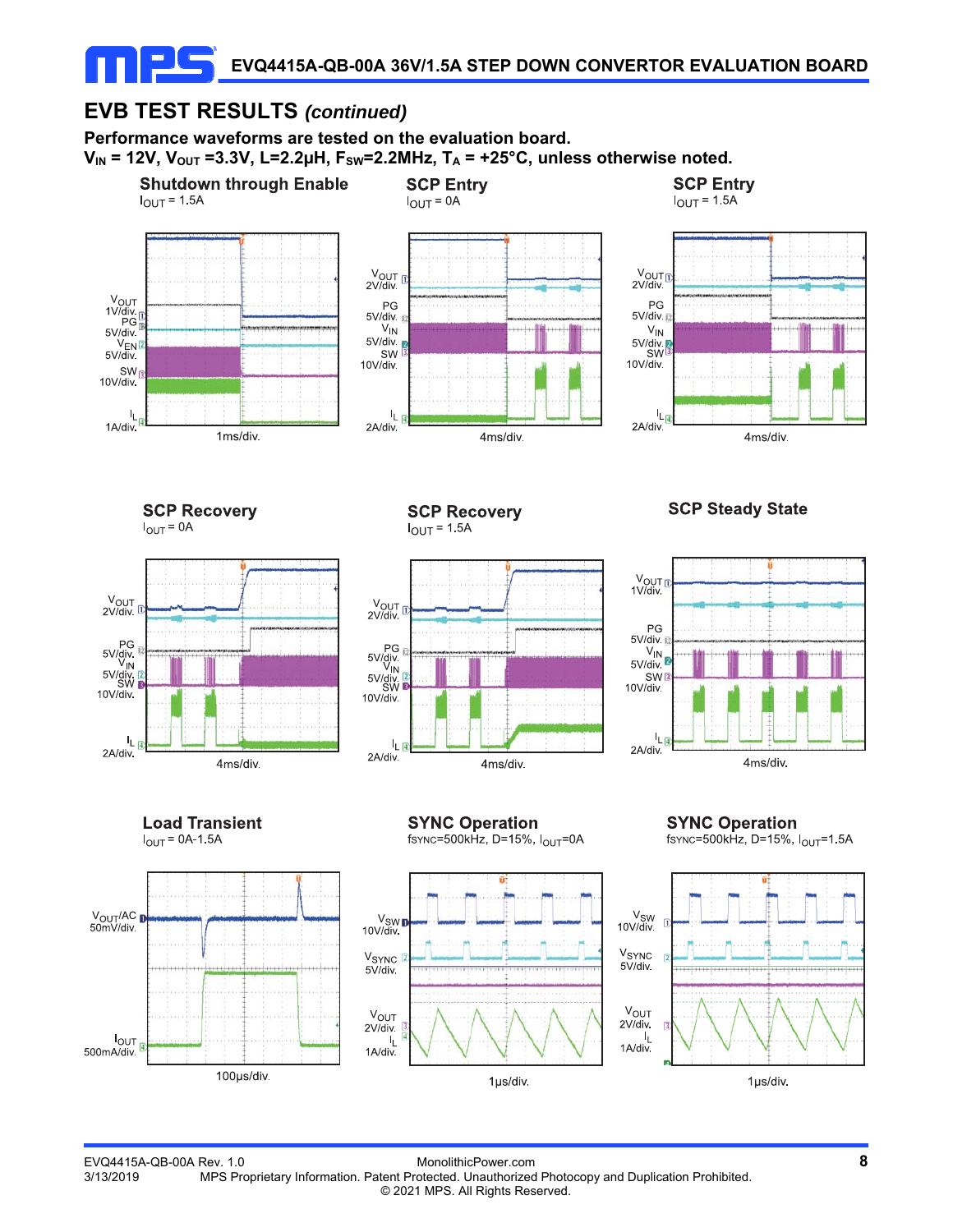

# **PRINTED CIRCUIT BOARD LAYOUT**



Figure 1: Top Silk Layer and Top Layer **Figure 2: Inner1 Layer** 







Figure 3: Inner2 Layer **Figure 4: Bottom Silk Layer and Bottom Layer**